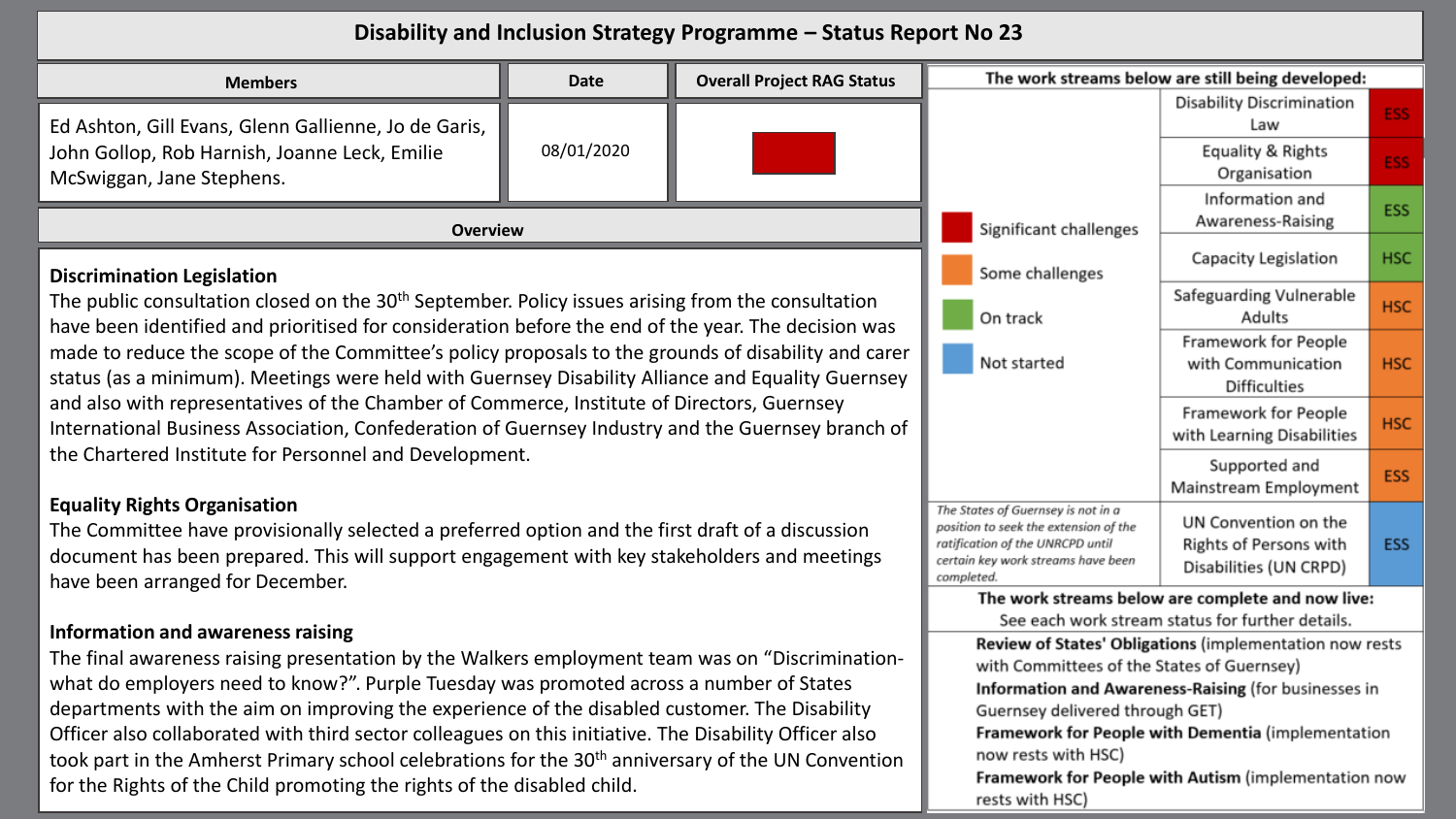## **Disability and Inclusion Strategy Programme Board – Status Report - Workstreams**

| <b>Discrimination Legislation</b> |            | <b>Current Status</b>                                                                                                                                                                                                                                                                                             | <b>Next Period</b>                                                                                                                                                                                                                                                                                |
|-----------------------------------|------------|-------------------------------------------------------------------------------------------------------------------------------------------------------------------------------------------------------------------------------------------------------------------------------------------------------------------|---------------------------------------------------------------------------------------------------------------------------------------------------------------------------------------------------------------------------------------------------------------------------------------------------|
| Project Lead:                     | ESS        | Consultation period closed on 30 September 2019.<br>Analysed consultation responses.                                                                                                                                                                                                                              | Meet members of the Employment & Discrimination Tribunal<br>Panel to discuss options for the operationalisation of the                                                                                                                                                                            |
| <b>Target Completion</b><br>Date: | 2020       | Identified policy issues arising from the consultation and agreed<br>prioritisation of issues for consideration before the end of the year.                                                                                                                                                                       | proposed adjudication process - feedback to Committee.<br>Finalise and publish consultation report during December.                                                                                                                                                                               |
| <b>RAG Status:</b>                | <b>Red</b> | Held series of Committee workshops to consider consultation feedback,<br>prioritise policy issues and consider policy issues.<br>Communicated decision to reduce the scope of the Committee's policy                                                                                                              | Meet key stakeholders in December to discuss issues such as<br>the definition of disability, compensation, ERO and Tribunal<br>options, etc.                                                                                                                                                      |
|                                   |            | proposals to the grounds of disability and carer status (as a minimum).<br>Race, religion and sexual orientation will be included in the proposals if<br>time permits.<br>Met with representatives of the Guernsey Disability Alliance and<br>Equality Guernsey to discuss the Committee's decision to reduce the | Research, identify options and make recommendations for<br>consideration by the Committee in respect of the various<br>outstanding policy issues in priority order.<br>Commence discussions with the Policy & Resources Committee<br>regarding funding requirements for all aspects of the policy |

• Prepare first draft of Policy Letter in January 2020.

proposals.

• **Risks to workstream**

options.

scope of the project.

policy proposals.

the consultation process.

- Limited staff resource and limited time frame before Policy Letter submission deadline.
- Political risks associated with the potential for polarised views could impact the feasibility of progressing rapidly if ongoing discussion is required.

• Met with representatives of the Chamber of Commerce, Institute of Directors, Guernsey International Business Association, Confederation

Institute for Personnel and Development, along with their legal advisers, to discuss their principle concerns regarding the Committee's draft

• Commenced work on policy issues identified as 'high priority' through

• Undertook an options analysis regarding the operationalisation of the proposed adjudication process. Prepared costings for three shortlisted

of Guernsey Industry and the Guernsey branch of the Chartered

The reduction in staff resource, due to one of the team leaving, will increase pressure on all existing staff in the team.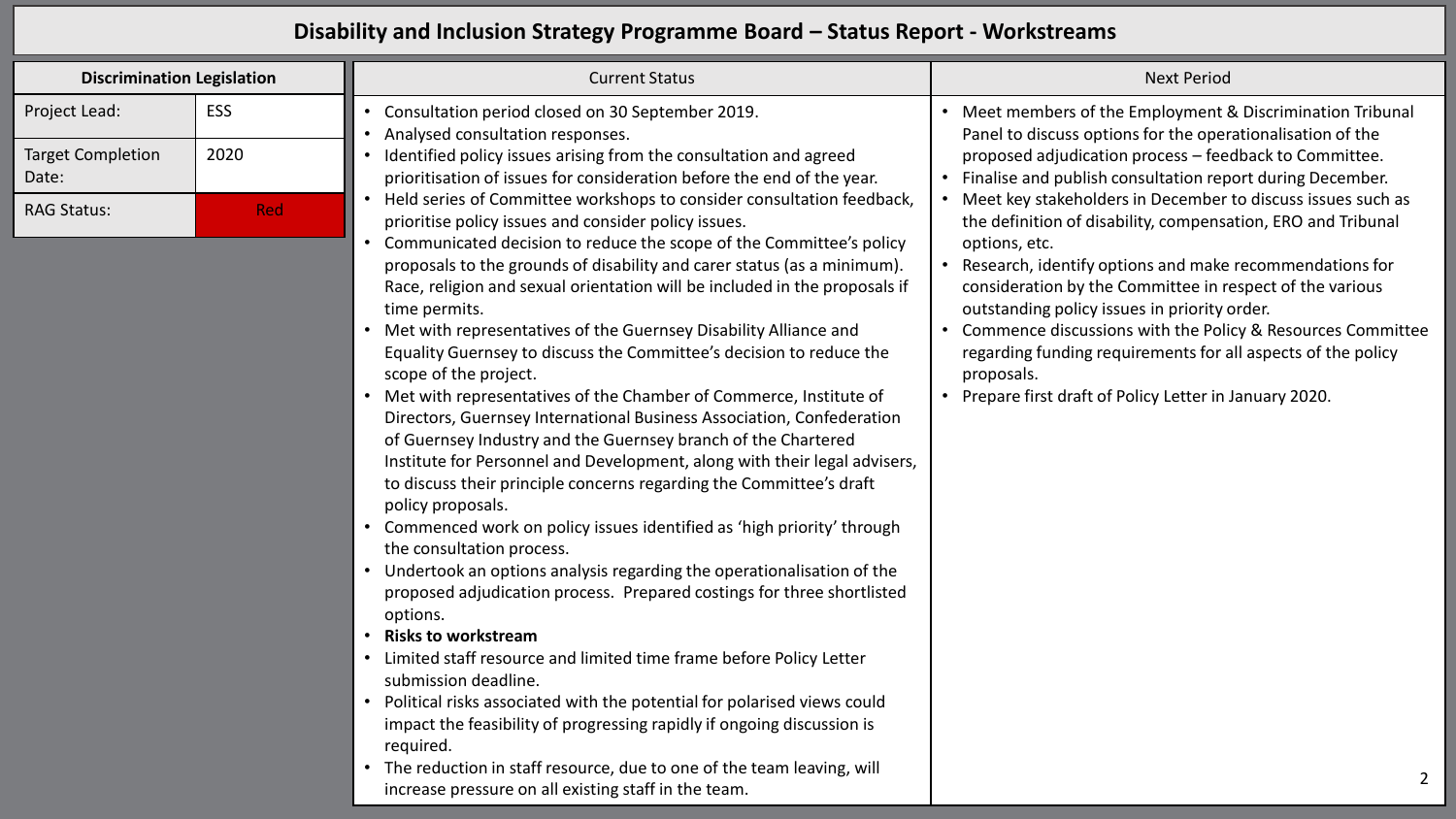| <b>Equality Rights Organisation (ERO)</b> |            | <b>Current Status</b>                                                                                                                                                                                                                                                                                                                                                                                                  | <b>Next Period</b>                                                                                                                                                                                                                                                                                           |
|-------------------------------------------|------------|------------------------------------------------------------------------------------------------------------------------------------------------------------------------------------------------------------------------------------------------------------------------------------------------------------------------------------------------------------------------------------------------------------------------|--------------------------------------------------------------------------------------------------------------------------------------------------------------------------------------------------------------------------------------------------------------------------------------------------------------|
| Project Lead:                             | <b>ESS</b> | Significant progress has been made during the reporting period on the<br>options analysis. The Committee have provisionally selected a preferred<br>option for the way forward.<br>The preparation of a discussion document which will support<br>engagement with key stakeholders around the Committee's option<br>analysis.<br>Meetings have been arranged with key stakeholders in December to<br>discuss progress. | Meetings will be held in December with key stakeholders to<br>discuss the direction of travel and test the Committee's<br>assumptions. The Committee will then consider how to respond<br>to the feedback from these meetings.<br>Following this, work will begin on drafting a Policy Letter in<br>January. |
| <b>Target Completion</b><br>Date:         | April 2020 |                                                                                                                                                                                                                                                                                                                                                                                                                        |                                                                                                                                                                                                                                                                                                              |
| <b>RAG Status:</b>                        | <b>Red</b> |                                                                                                                                                                                                                                                                                                                                                                                                                        |                                                                                                                                                                                                                                                                                                              |
|                                           |            | <b>Risks to work stream</b><br>Limited staff resource due to a member of the Discrimination Legislation<br>staff team leaving in November and limited time frame before Policy<br>Letter submission deadline.<br>Competing pressure on staff time.<br>Political risks associated with the potential for polarised views could<br>impact the feasibility of progressing rapidly if ongoing discussion is<br>required.   |                                                                                                                                                                                                                                                                                                              |

| <b>Capacity Legislation</b>       |               | <b>Current Status</b>                                                                                                                                                                                         | <b>Next Period</b>                                                                                                                                   |
|-----------------------------------|---------------|---------------------------------------------------------------------------------------------------------------------------------------------------------------------------------------------------------------|------------------------------------------------------------------------------------------------------------------------------------------------------|
| Project Lead:                     | <b>HSC</b>    | Further refinements have been made to the draft Capacity Law.                                                                                                                                                 | Finalise Policy Letter and share with other stakeholder                                                                                              |
| <b>Target Completion</b><br>Date: | December 2019 | The Law has been shared with the States of Alderney and the<br>Government of Sark for review and feedback (comments are awaited).<br>The first draft of the Policy Letter has been prepared for the Committee | Committees as necessary.<br>Finalise drafting of the Law for HSC Committee approval.<br>Better understand the resource requirements arising from the |
| <b>RAG Status:</b>                | Green :       | for Health & Social Care (HSC) to consider in December 2019.                                                                                                                                                  | legislation within Health & Social Care.<br>Confirm timescales for the publication of the Policy Letter and                                          |
|                                   |               | <b>Risks to work stream</b><br>Competing priorities for the available resources may impact on                                                                                                                 | legislation.                                                                                                                                         |

completion dates but this is considered manageable at this time.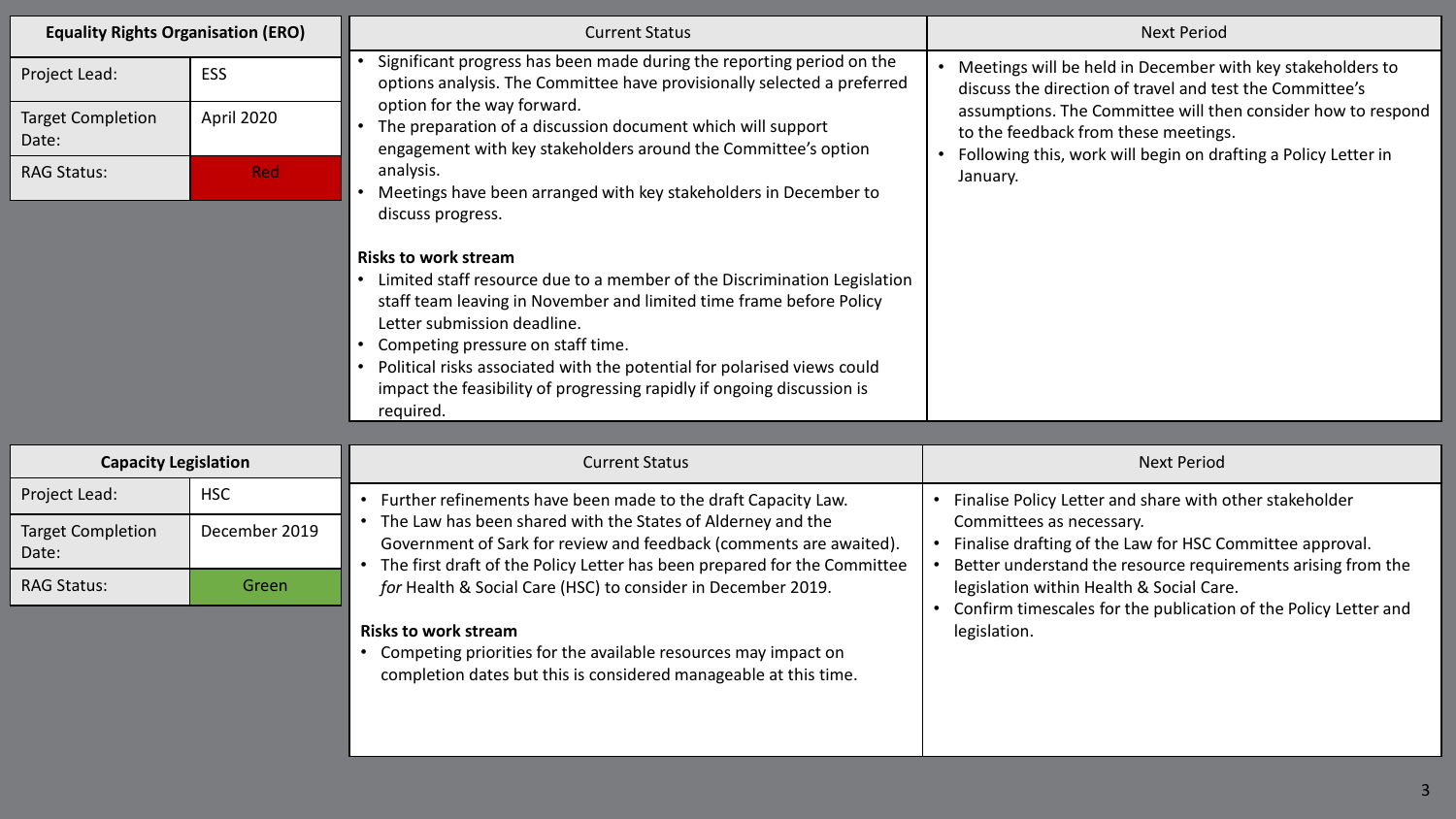| <b>Information &amp; awareness raising</b> |         | <b>Current Status</b>                                                                                                                                                                                                                                                                                                                                                                                                                                                                                                                                                                                                                                                                                                                                                                                                                                                                                                                                                                                                                                                                                                                                                                                                                                                                                                                                                                                                                                              |  |
|--------------------------------------------|---------|--------------------------------------------------------------------------------------------------------------------------------------------------------------------------------------------------------------------------------------------------------------------------------------------------------------------------------------------------------------------------------------------------------------------------------------------------------------------------------------------------------------------------------------------------------------------------------------------------------------------------------------------------------------------------------------------------------------------------------------------------------------------------------------------------------------------------------------------------------------------------------------------------------------------------------------------------------------------------------------------------------------------------------------------------------------------------------------------------------------------------------------------------------------------------------------------------------------------------------------------------------------------------------------------------------------------------------------------------------------------------------------------------------------------------------------------------------------------|--|
| Project Lead:                              | ESS     | <b>Information</b><br>• The forth Walkers Equality session of the awareness raising series-                                                                                                                                                                                                                                                                                                                                                                                                                                                                                                                                                                                                                                                                                                                                                                                                                                                                                                                                                                                                                                                                                                                                                                                                                                                                                                                                                                        |  |
| <b>Target Completion</b><br>Date:          | ongoing | "Discrimination- what do employers need to know?"<br>Articles were published in the Issue about physical and                                                                                                                                                                                                                                                                                                                                                                                                                                                                                                                                                                                                                                                                                                                                                                                                                                                                                                                                                                                                                                                                                                                                                                                                                                                                                                                                                       |  |
| <b>RAG Status:</b>                         | Green   | paperwork/document accessibility.<br>• The Disability Officer attended the SEA working groups meeting to<br>ensure that accessibility is considered in all planning and decisions.<br>• The Disability Officer attended the Parent Carer Council meeting as the<br>States representative.<br>• The Disability Officer and Access for All representative met with the<br>Island games organisers to discuss accessibility issues for the Island<br>Games in 2021.<br>• The Disability Officer attended the Guernsey Alzheimer's Association<br>carers group and gave a presentation on the support for carers.<br>• The Disability Officer and access for all representative met with Airport<br>café management team to discuss improvements to accessibility.<br>• Hidden disability training was given to 12 airport staff.<br>• The Disability Officer worked alongside third sector colleagues to<br>promote and support Purple Tuesday event-including media interviews,<br>media release and breakfast event.<br>• The Disability Officer with a third sector colleague to promote Purple<br>Tuesday and the hidden disability training to Lloyds bank staff.<br>• The Disability Officer liaised with HSC colleagues who are commencing<br>work on the "People with communication difficulties" framework.<br>• The Disability Officer attended States Assembly and Constitution<br>Committee meeting to continue discussing accessibility issues regarding |  |
|                                            |         | the Island wide election in 2020.<br>• The Disability Officer attended Carers action plan implementation group<br>to discuss progress on the action points.<br>Took part in awareness raising as part of the Amherst Primary school<br>$\bullet$<br>celebrations of the 30 <sup>th</sup> anniversary of the UN Convention for the Rights<br>of the Child.                                                                                                                                                                                                                                                                                                                                                                                                                                                                                                                                                                                                                                                                                                                                                                                                                                                                                                                                                                                                                                                                                                          |  |

|     | <b>Next Period</b>                                                                                                                                                                                                                                                                                                                                                                                      |
|-----|---------------------------------------------------------------------------------------------------------------------------------------------------------------------------------------------------------------------------------------------------------------------------------------------------------------------------------------------------------------------------------------------------------|
| he  | <b>Information</b><br>Present a further session of Hidden disability training to Ports<br>and security staff.<br>Work with the central communications to team to ensure<br>accessibility for election materials.<br>Produce a media release to promote the 6 <sup>th</sup> anniversary of the<br>Strategy.<br>Produce a social media release for the International day for<br>people with disabilities. |
|     |                                                                                                                                                                                                                                                                                                                                                                                                         |
| ort |                                                                                                                                                                                                                                                                                                                                                                                                         |
|     |                                                                                                                                                                                                                                                                                                                                                                                                         |
| ws, |                                                                                                                                                                                                                                                                                                                                                                                                         |
| ∍   |                                                                                                                                                                                                                                                                                                                                                                                                         |
| ng  |                                                                                                                                                                                                                                                                                                                                                                                                         |
|     |                                                                                                                                                                                                                                                                                                                                                                                                         |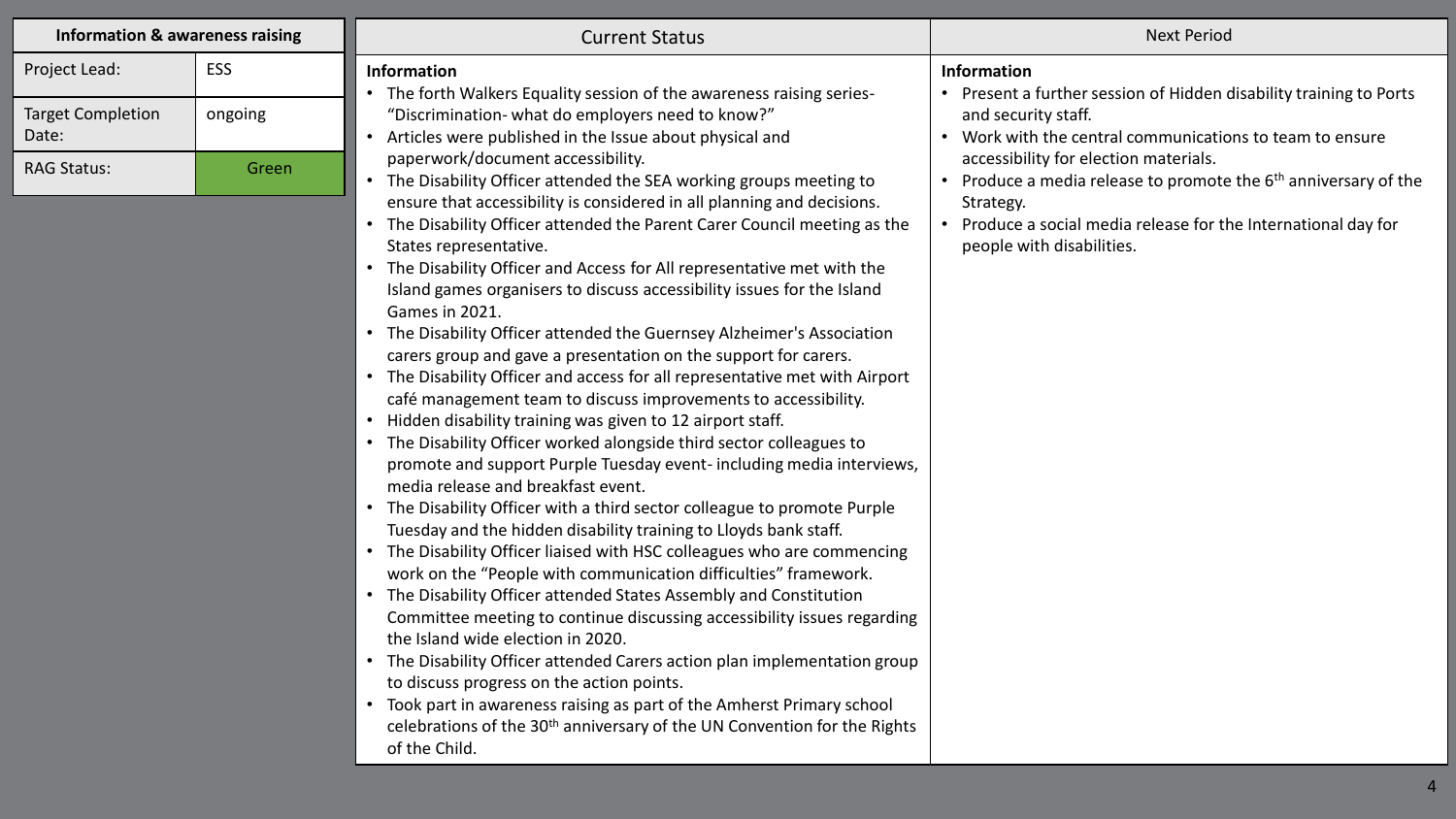| <b>Information &amp; awareness raising</b><br>continued | <b>Current Status</b>                                                                                                                                                                                                                                                                                                                                                                                                                                                                                                                                                                                                                                                                                                                                                                                                                                                                                                                                                                                                                                                                                                                                                                                                                                                                                                                                                                                                                                                                                                                                                                                                                      | <b>Next Period</b>                                                                                                                                                                                                                                     |
|---------------------------------------------------------|--------------------------------------------------------------------------------------------------------------------------------------------------------------------------------------------------------------------------------------------------------------------------------------------------------------------------------------------------------------------------------------------------------------------------------------------------------------------------------------------------------------------------------------------------------------------------------------------------------------------------------------------------------------------------------------------------------------------------------------------------------------------------------------------------------------------------------------------------------------------------------------------------------------------------------------------------------------------------------------------------------------------------------------------------------------------------------------------------------------------------------------------------------------------------------------------------------------------------------------------------------------------------------------------------------------------------------------------------------------------------------------------------------------------------------------------------------------------------------------------------------------------------------------------------------------------------------------------------------------------------------------------|--------------------------------------------------------------------------------------------------------------------------------------------------------------------------------------------------------------------------------------------------------|
|                                                         | <b>Transport</b><br>• New dropped kerbs, blister paving informal crossings at:<br>Vauvert, Duveaux Road, Rue Du Pre, Le Monnaie, Neuve Rue estate, Rue<br>de la Lague and Le Friteaux.<br><b>Education and early years</b><br>• Inclusion Continuing Professional Development in preschools and day<br>nurseries is on-going. Training this term will include; the start of the<br>ELKLAN training, Development matters, Child Protection level 2,<br>Paediatric Physiotherapy training, Sign a long, an introduction to Speech<br>and Language, Characteristics of Effective Learning, and Supporting<br>Children with Social and Communication Difficulties.<br>• A bespoke training session was written and delivered in Alderney where<br>the two preschools, childminders and KS1 staff from St. Anne's School<br>attended.<br>• The Language and Communication working party successfully<br>completed the Rhyme Time Challenge with a showcase in the Children's<br>Library during October half-term.<br>• The Early Years Road Map is currently being collated and will be<br>presented to the Children and Young Peoples Plan Supervisory group in<br>December. This will be shared this in the next highlight report.<br>• The Lead Education Officer for Early Years is working closely with<br>colleagues in schools, the Principle Educational Psychologist, Children's<br>Officer and Inclusion Officer to write and deliver SENDCo training to<br>schools. This is to ensure a joined up approach to our support and<br>challenge and to ensure learning and development in this area begins<br>with the youngest children. | <b>Transport</b><br>• Continuation of pedestrian access work along South Esplanade.<br><b>Education and early years</b><br>Early Years Road Map - What next?<br>Childminders Early Years Quality Standard Framework -<br>development and consultation. |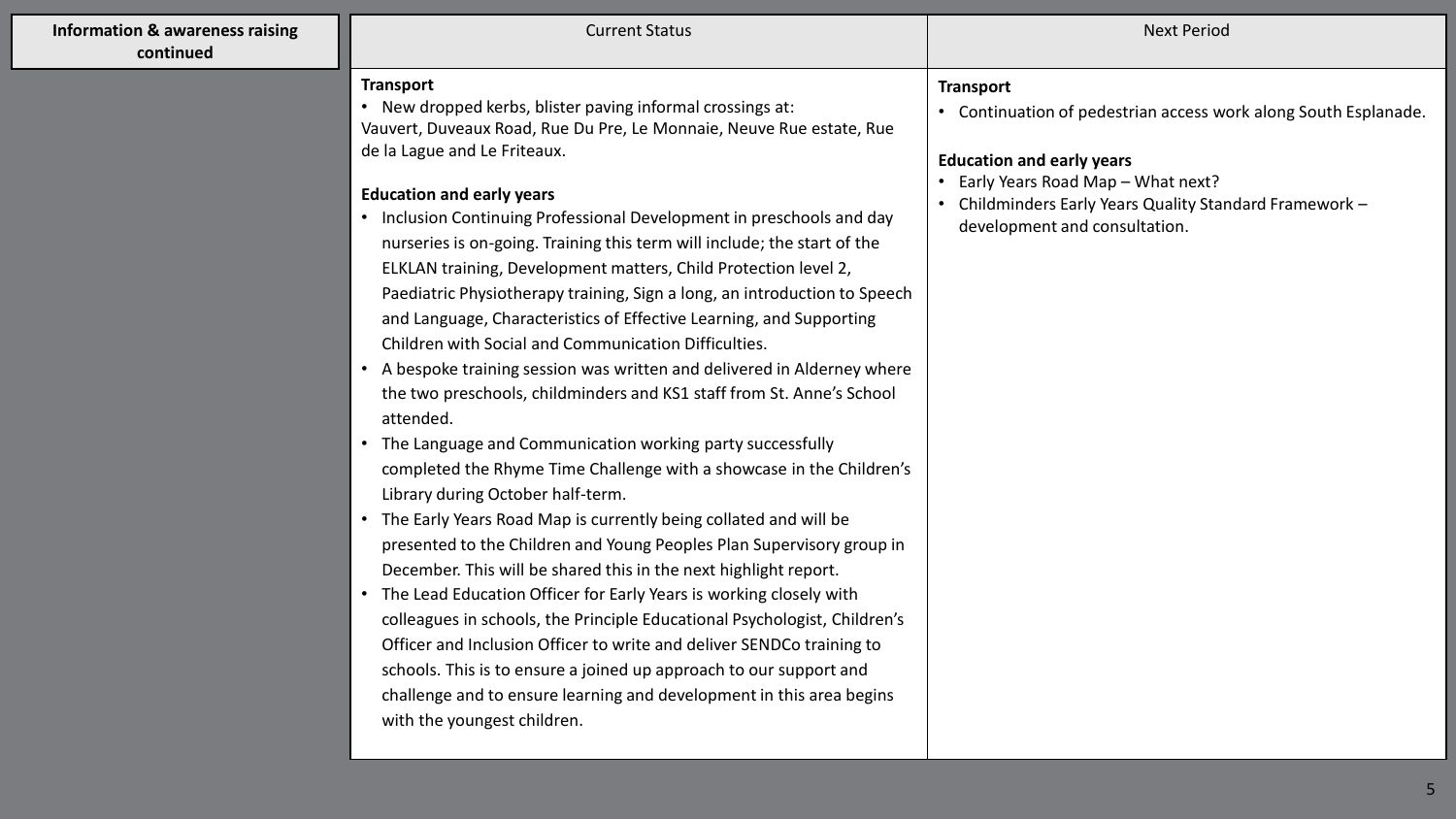| Information & awareness raising   |            | <b>Current Status</b>                                                                                                                                                                                                                                                                                                                                                                                                                                                                                                                                                                                                                                                                                                                                                   | <b>Next Period</b>                                                                                                                                                                                                                                                                                                                                                                                                                                 |
|-----------------------------------|------------|-------------------------------------------------------------------------------------------------------------------------------------------------------------------------------------------------------------------------------------------------------------------------------------------------------------------------------------------------------------------------------------------------------------------------------------------------------------------------------------------------------------------------------------------------------------------------------------------------------------------------------------------------------------------------------------------------------------------------------------------------------------------------|----------------------------------------------------------------------------------------------------------------------------------------------------------------------------------------------------------------------------------------------------------------------------------------------------------------------------------------------------------------------------------------------------------------------------------------------------|
| continued                         |            | <b>Information for businesses</b><br>There are 36 organisations signed up to Guernsey Employment Trust<br>(GET) Employers Charter, with Healthspan signing up recently.<br>GET Produced a Press/media release on the 350 <sup>th</sup> paid job outcome.<br>GET staff attended the Purple Tuesday event and presented on the work<br>of GET and disability etiquette.<br><b>Online Disability Awareness Training</b><br>The training has been promoted in The Issue and in an article in the<br>$\bullet$<br>Guernsey Press. The Disability Officer also promotes the online training<br>when presenting the hidden disability training.<br>2970 people have signed up to the Online Disability Awareness training.<br>This is an increase of 29 since the last report. | <b>Information for businesses</b><br>Encourage more employers to sign up to the Employers'<br>Disability Charter<br>Design a slideshow to showcase real examples of adjustments<br>made in the workplace for a social media post on International<br>Day of People with Disabilities in keeping with 'The Future is<br>Accessible' theme<br>Design artwork and plan a postal drop to all businesses<br>regarding the Employers Disability Charter. |
| <b>Adult Safeguarding</b>         |            | <b>Current Status</b>                                                                                                                                                                                                                                                                                                                                                                                                                                                                                                                                                                                                                                                                                                                                                   | • Next Period                                                                                                                                                                                                                                                                                                                                                                                                                                      |
| Project Lead:                     | <b>HSC</b> | The Independent Pan Island partnership chair is proposing that a new                                                                                                                                                                                                                                                                                                                                                                                                                                                                                                                                                                                                                                                                                                    | The Pan Island partnership chair is planning a workshop with<br>$\bullet$                                                                                                                                                                                                                                                                                                                                                                          |
| <b>Target Completion</b><br>Date: |            | Adult Safe Guarding Partnership for Guernsey will be formed by April<br>2020.<br>A new husiness manager for the Island Children & (Proposed New)                                                                                                                                                                                                                                                                                                                                                                                                                                                                                                                                                                                                                        | partner agencies.<br>Adult Information Sharing Protocol completed and to be<br>orresponded for ratification to the first adult partnership (hoard)                                                                                                                                                                                                                                                                                                 |

| <b>AUUIL JAICKUALUIIK</b>         |            | Current Status                                                                                                                                                           | <b>INCAL FEITUU</b>                                                                                                                                              |
|-----------------------------------|------------|--------------------------------------------------------------------------------------------------------------------------------------------------------------------------|------------------------------------------------------------------------------------------------------------------------------------------------------------------|
| Project Lead:                     | <b>HSC</b> | The Independent Pan Island partnership chair is proposing that a new                                                                                                     | The Pan Island partnership chair is planning a workshop with                                                                                                     |
| <b>Target Completion</b><br>Date: |            | Adult Safe Guarding Partnership for Guernsey will be formed by April<br>2020.<br>A new business manager for the Island Children & (Proposed New)                         | partner agencies.<br>Adult Information Sharing Protocol completed and to be<br>presented for ratification to the first adult partnership (board).                |
| <b>RAG Status:</b>                | Amber      | Adult Safeguarding Partnerships has been appointed and will be in post<br>from January 2020.<br><b>Risk to the work stream</b>                                           | Recruitment process to appoint 'Inter-agency training co-<br>ordinator' for both child and adult safeguarding is currently<br>ongoing.                           |
|                                   |            | Increased demand for suitably qualified practitioners to undertake adult<br>safeguarding investigations is having a call on the time of mainstream<br>social work staff. | Consideration will to given to the feasibility of designated<br>safeguarding practitioners within the safeguarding unit, going<br>forward. Options to be scoped. |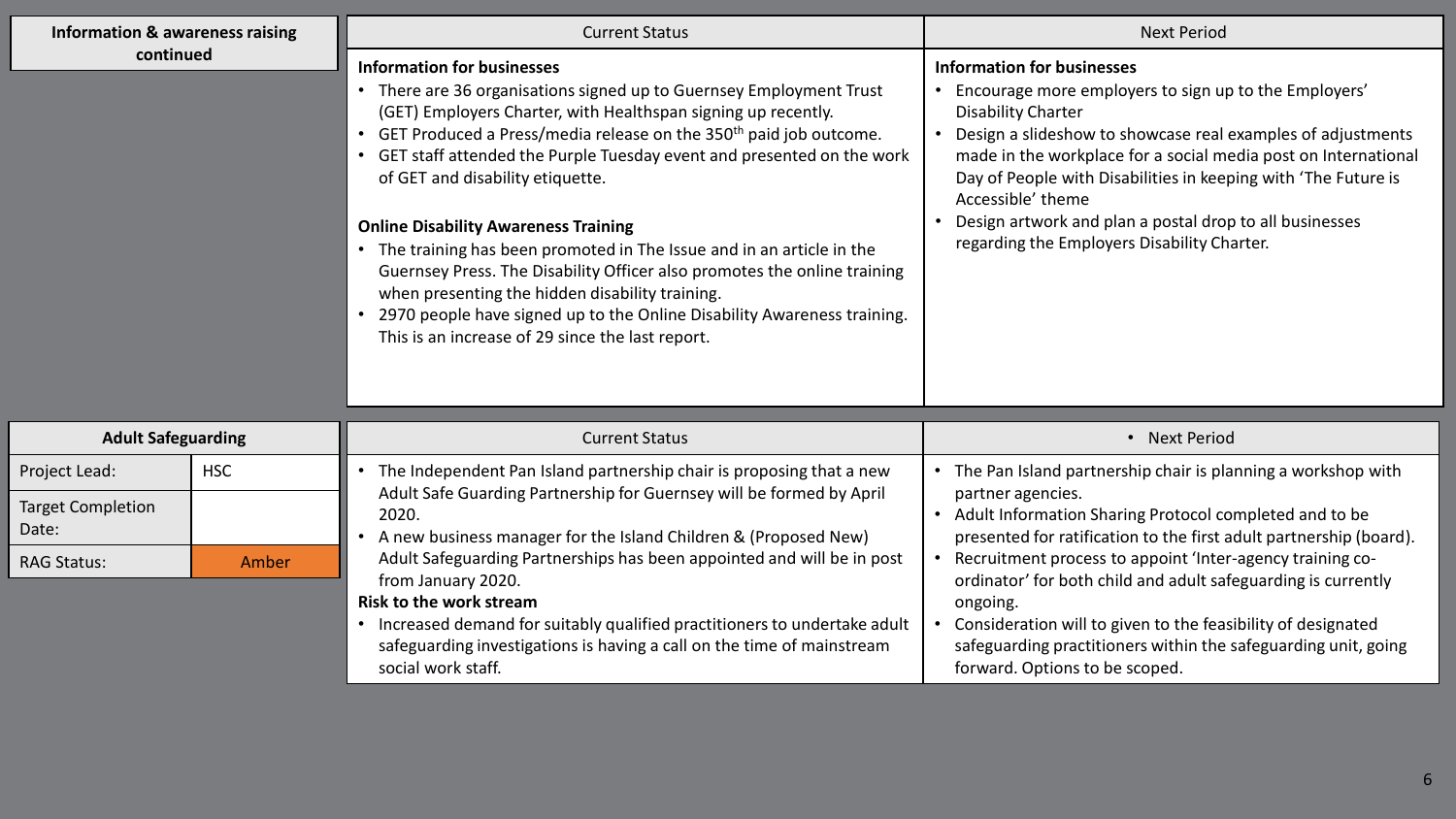| Framework for people with<br><b>Communication Difficulties</b><br>Project Lead:<br><b>HSC</b> |                | <b>Current Status</b>                                                                                                                                                                                                                                                                                                                                                                                                                                                                                           | <b>Next Period</b>                                                                                                                                                                                                                                                                                                                                                                                                                                                                                                         |
|-----------------------------------------------------------------------------------------------|----------------|-----------------------------------------------------------------------------------------------------------------------------------------------------------------------------------------------------------------------------------------------------------------------------------------------------------------------------------------------------------------------------------------------------------------------------------------------------------------------------------------------------------------|----------------------------------------------------------------------------------------------------------------------------------------------------------------------------------------------------------------------------------------------------------------------------------------------------------------------------------------------------------------------------------------------------------------------------------------------------------------------------------------------------------------------------|
|                                                                                               |                | Stakeholder mapping completed for paediatric and adult disability.<br>Coded for priority, and method of engagement.                                                                                                                                                                                                                                                                                                                                                                                             | Make appropriate versions of communication information<br>about the project, e.g. easy read/accessible versions, for                                                                                                                                                                                                                                                                                                                                                                                                       |
| <b>Target Completion</b><br>Date:                                                             | End of Q1 2020 | High level project plan updated with new timelines, given earlier delays<br>in securing and releasing funding.<br>Initial communication information for stakeholders completed, awaiting                                                                                                                                                                                                                                                                                                                        | different stakeholder groups. (awaiting Comms sign off of basic<br>version).<br>Finalise stakeholder mapping for other adult groups.<br>• Agreement for initial communication information for<br>stakeholders from Comms.<br>Agreement and support to disseminate survey monkey to from<br>Comms.<br>• Identify backfill for Paediatric SLT release time.<br>Continue with direct engagement and consultation in natural<br>forums.<br>Engage with Comms Team for support for community<br>consultation for testing draft. |
| <b>RAG Status:</b>                                                                            | Amber          | Comms approval and support for dissemination.<br>Graduate/intern support for project explored, none available within<br>HSC.<br>Survey monkey questions agreed by project plan, awaiting Comms<br>support before dissemination to agreed stakeholder groups.<br>Engagement and consultation with stakeholder groups in natural forums<br>has commenced (Adult disability senior staff, CAMHS completed.)<br>Engagement with remaining stakeholder groups in natural forums<br>timetabled and appointments made. |                                                                                                                                                                                                                                                                                                                                                                                                                                                                                                                            |
|                                                                                               |                |                                                                                                                                                                                                                                                                                                                                                                                                                                                                                                                 | Start mapping consultation feedback into the balanced system.<br>$\bullet$                                                                                                                                                                                                                                                                                                                                                                                                                                                 |
|                                                                                               |                |                                                                                                                                                                                                                                                                                                                                                                                                                                                                                                                 |                                                                                                                                                                                                                                                                                                                                                                                                                                                                                                                            |
| Framework for people with Learning<br><b>Disabilities</b>                                     |                | <b>Current Status</b>                                                                                                                                                                                                                                                                                                                                                                                                                                                                                           | <b>Next Period</b>                                                                                                                                                                                                                                                                                                                                                                                                                                                                                                         |
| Project Lead:                                                                                 | <b>HSC</b>     | Adult Disability Service (ADS) review report complete.                                                                                                                                                                                                                                                                                                                                                                                                                                                          | Share with Health & Social Care senior management for<br>approval.                                                                                                                                                                                                                                                                                                                                                                                                                                                         |
| <b>Target Completion</b><br>Date:                                                             |                |                                                                                                                                                                                                                                                                                                                                                                                                                                                                                                                 | Share with stakeholders.<br>Arrange to meet with steering group and stakeholders to align<br>children's and education report recommendations with the ADS                                                                                                                                                                                                                                                                                                                                                                  |
| <b>RAG Status:</b>                                                                            | Amber          |                                                                                                                                                                                                                                                                                                                                                                                                                                                                                                                 | review recommendations to produce an overarching report for<br>Learning Disabilities.                                                                                                                                                                                                                                                                                                                                                                                                                                      |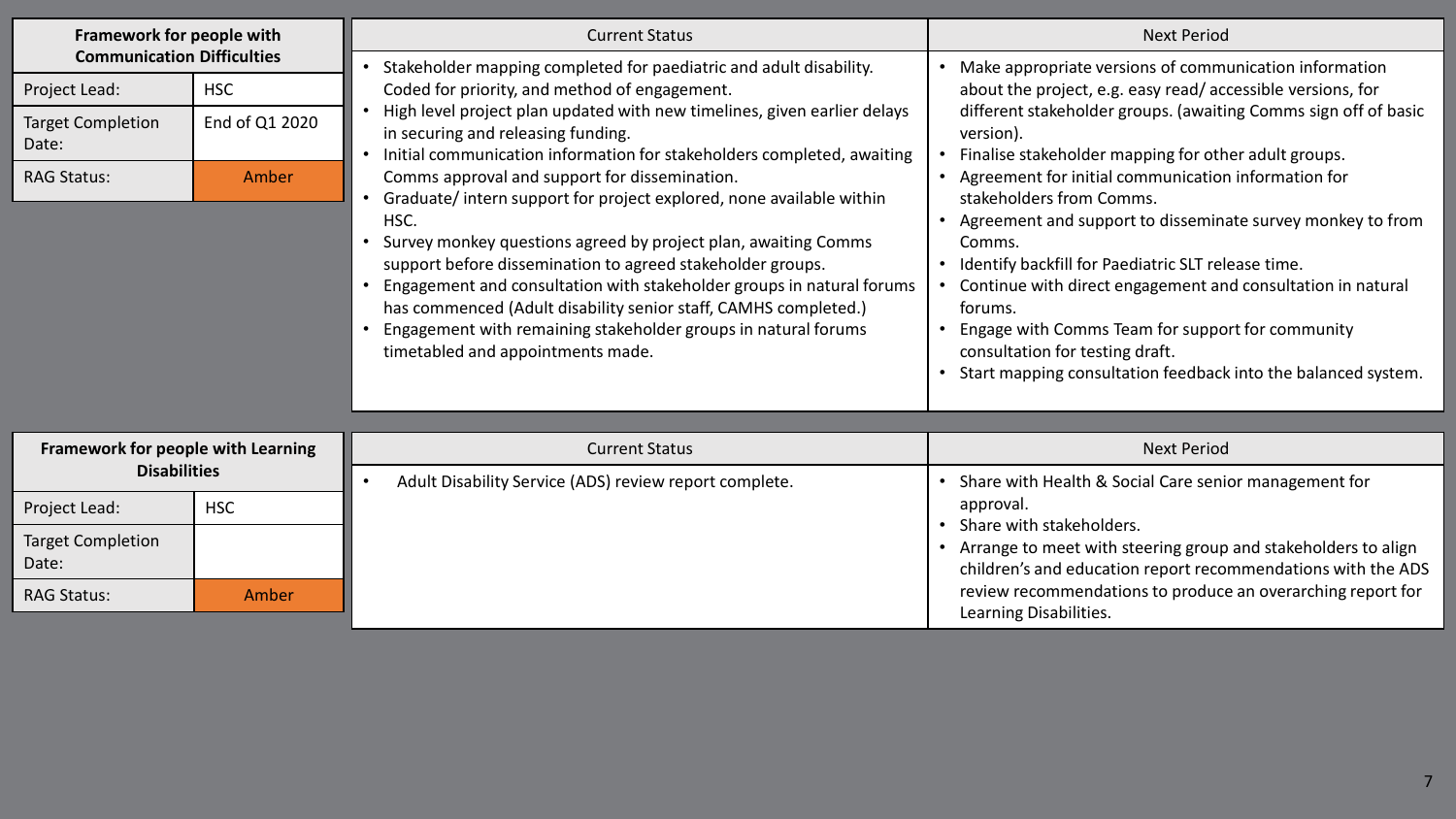| Supported and mainstream employment                                              |                         | <b>Current Status</b>                                                                                                                                                                                                                                                                                                                                                                                                                                                                                                                                                                                                                                                                                                    | <b>Next Period</b>                                                                                             |
|----------------------------------------------------------------------------------|-------------------------|--------------------------------------------------------------------------------------------------------------------------------------------------------------------------------------------------------------------------------------------------------------------------------------------------------------------------------------------------------------------------------------------------------------------------------------------------------------------------------------------------------------------------------------------------------------------------------------------------------------------------------------------------------------------------------------------------------------------------|----------------------------------------------------------------------------------------------------------------|
| Project Lead:                                                                    | <b>ESS</b>              | • Support has been sourced from within Employment & Social Security<br>to commence the mapping of services.<br>mapping of services.                                                                                                                                                                                                                                                                                                                                                                                                                                                                                                                                                                                      | • Meetings will continue over the next two months to complete the                                              |
| <b>Target Completion</b><br>Date:                                                | <b>March 2020</b>       | The Project Support Officer has familiarised themselves with the<br>project brief.                                                                                                                                                                                                                                                                                                                                                                                                                                                                                                                                                                                                                                       |                                                                                                                |
| <b>RAG Status:</b>                                                               | Amber                   | The services mapping documents are now completed by ESS staff for<br>each agency.<br>Five agencies have been interviewed to date and meetings will<br>continue to take place with identified agencies over the next couple of<br>months.<br>• The Job Centre now offer online training modules for individuals who<br>cannot attend interactive sessions.<br>• Two training courses have been tailored to meet the needs of disabled<br>job seekers.<br>The job centre staff have undertaken additional training from third<br>parties who support those with disabilities.<br>Short educational videos are now played at every team meeting to<br>improve staff awareness of disabilities and other medical conditions. |                                                                                                                |
| United Nations convention on the Rights<br>of Persons with Disabilities (UNCRPD) |                         | <b>Current Status</b>                                                                                                                                                                                                                                                                                                                                                                                                                                                                                                                                                                                                                                                                                                    | <b>Next Period</b>                                                                                             |
| Project Lead:                                                                    | <b>ESS</b>              | The other work streams under the Strategy are working towards some<br>of the requirements of the UNCRPD, but currently no additional                                                                                                                                                                                                                                                                                                                                                                                                                                                                                                                                                                                     |                                                                                                                |
| <b>Target Completion</b><br>Date:                                                |                         | resources are allocated to this work.                                                                                                                                                                                                                                                                                                                                                                                                                                                                                                                                                                                                                                                                                    |                                                                                                                |
| <b>RAG Status:</b>                                                               |                         |                                                                                                                                                                                                                                                                                                                                                                                                                                                                                                                                                                                                                                                                                                                          |                                                                                                                |
| <b>Review of States' Obligations</b>                                             |                         | <b>Current Status</b>                                                                                                                                                                                                                                                                                                                                                                                                                                                                                                                                                                                                                                                                                                    | <b>Next Period</b>                                                                                             |
| Project Lead:                                                                    | <b>ESS</b>              | Each Committee continues to identify tasks to deliver on each action<br>with appropriate timescales.                                                                                                                                                                                                                                                                                                                                                                                                                                                                                                                                                                                                                     | Project Board to review Committee reports for Q4 of 2019 at the<br>Project Board meeting on 17th January 2020. |
| Framework<br>completed                                                           | Implementation<br>phase | The reports from Q4 2018 and Q1 and Q2 2019 have been posted on<br>$\bullet$<br>gov.gg.                                                                                                                                                                                                                                                                                                                                                                                                                                                                                                                                                                                                                                  | Project Board to meet with Chief Operating Officer to discuss next<br>phase of the Project.                    |